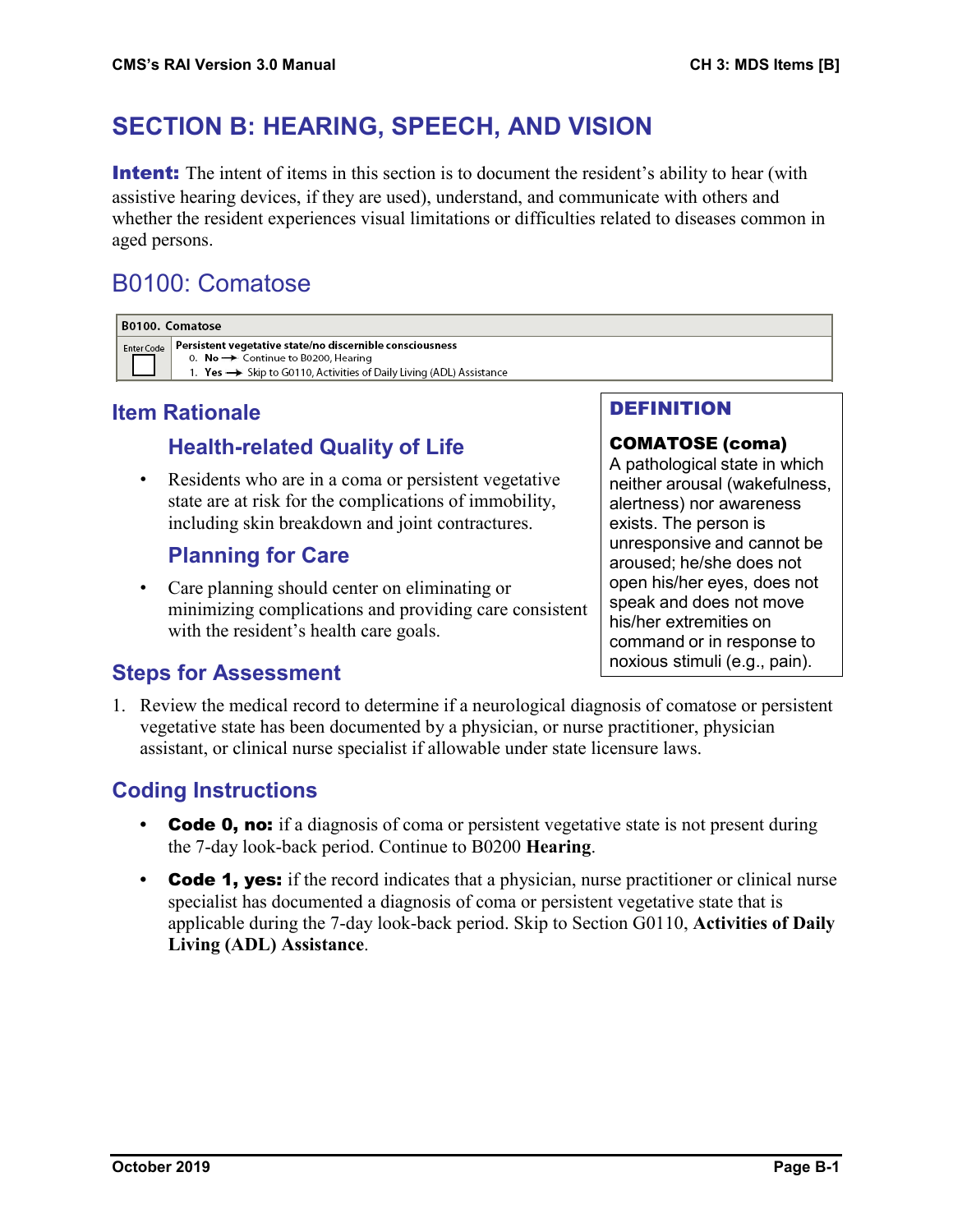# B0100: Comatose (cont.)

# **Coding Tips**

**•** Only code if a diagnosis of coma or persistent vegetative state has been assigned. For example, some residents in advanced stages of progressive neurologic disorders such as Alzheimer's disease may have severe cognitive impairment, be non-communicative and sleep a great deal of time; however, they are usually not comatose or in a persistent vegetative state, as defined here.

#### DEFINITION

#### PERSISTENT VEGETATIVE STATE

Sometimes residents who were comatose after an anoxic-ischemic injury (i.e., not enough oxygen to the brain) from a cardiac

arrest, head trauma, or massive stroke, regain wakefulness but do not evidence any purposeful behavior or cognition. Their eyes are open, and they may grunt, yawn, pick with their fingers, and have random body movements. Neurological exam shows extensive damage to both cerebral hemispheres.

# B0200: Hearing

#### B0200. Hearing

Enter Code

- Ability to hear (with hearing aid or hearing appliances if normally used)
	- 0. Adequate no difficulty in normal conversation, social interaction, listening to TV
	- 1. Minimal difficulty difficulty in some environments (e.g., when person speaks softly or setting is noisy)
	- 2. Moderate difficulty speaker has to increase volume and speak distinctly
	- 3. Highly impaired absence of useful hearing

# **Item Rationale**

# **Health-related Quality of Life**

- **•** Problems with hearing can contribute to sensory deprivation, social isolation, and mood and behavior disorders.
- **•** Unaddressed communication problems related to hearing impairment can be mistaken for confusion or cognitive impairment.

### **Planning for Care**

- **•** Address reversible causes of hearing difficulty (such as cerumen impaction).
- **•** Evaluate potential benefit from hearing assistance devices.
- **•** Offer assistance to residents with hearing difficulties to avoid social isolation.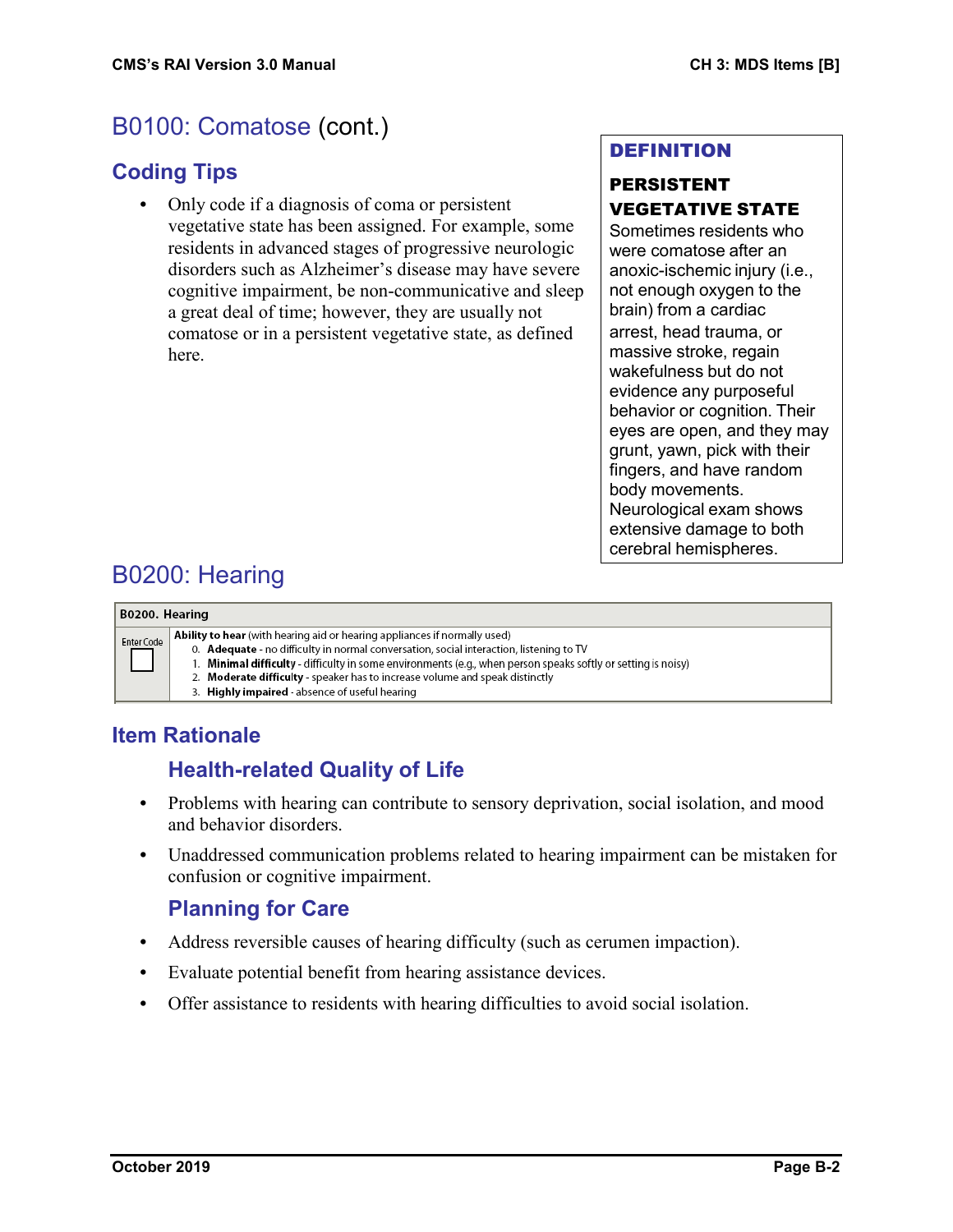# B0200: Hearing (cont.)

- **•** Consider other communication strategies for persons with hearing loss that is not reversible or is not completely corrected with hearing devices.
- **•** Adjust environment by reducing background noise by lowering the sound volume on televisions or radios, because a noisy environment can inhibit opportunities for effective communication.

# **Steps for Assessment**

- 1. Ensure that the resident is using his or her normal hearing appliance if they have one. Hearing devices may not be as conventional as a hearing aid. Some residents by choice may use hearing amplifiers or a microphone and headphones as an alternative to hearing aids. Ensure the hearing appliance is operational.
- 2. Interview the resident and ask about hearing function in different situations (e.g. hearing staff members, talking to visitors, using telephone, watching TV, attending activities).
- 3. Observe the resident during your verbal interactions and when he or she interacts with others throughout the day.
- 4. Think through how you can best communicate with the resident. For example, you may need to speak more clearly, use a louder tone, speak more slowly or use gestures. The resident may need to see your face to understand what you are saying, or you may need to take the resident to a quieter area for them to hear you. All of these are cues that there is a hearing problem.
- 5. Review the medical record.
- 6. Consult the resident's family, direct care staff, activities personnel, and speech or hearing specialists.

- **•** Code 0, adequate: No difficulty in normal conversation, social interaction, or listening to TV. The resident hears all normal conversational speech and telephone conversation and announcements in group activities.
- **•** Code 1, minimal difficulty: Difficulty in some environments (e.g., when a person speaks softly or the setting is noisy). The resident hears speech at conversational levels but has difficulty hearing when not in quiet listening conditions or when not in one-onone situations. The resident's hearing is adequate after environmental adjustments are made, such as reducing background noise by moving to a quiet room or by lowering the volume on television or radio.
- **•** Code 2, moderate difficulty: Speaker has to increase volume and speak distinctly. Although hearing-deficient, the resident compensates when the speaker adjusts tonal quality and speaks distinctly; or the resident can hear only when the speaker's face is clearly visible.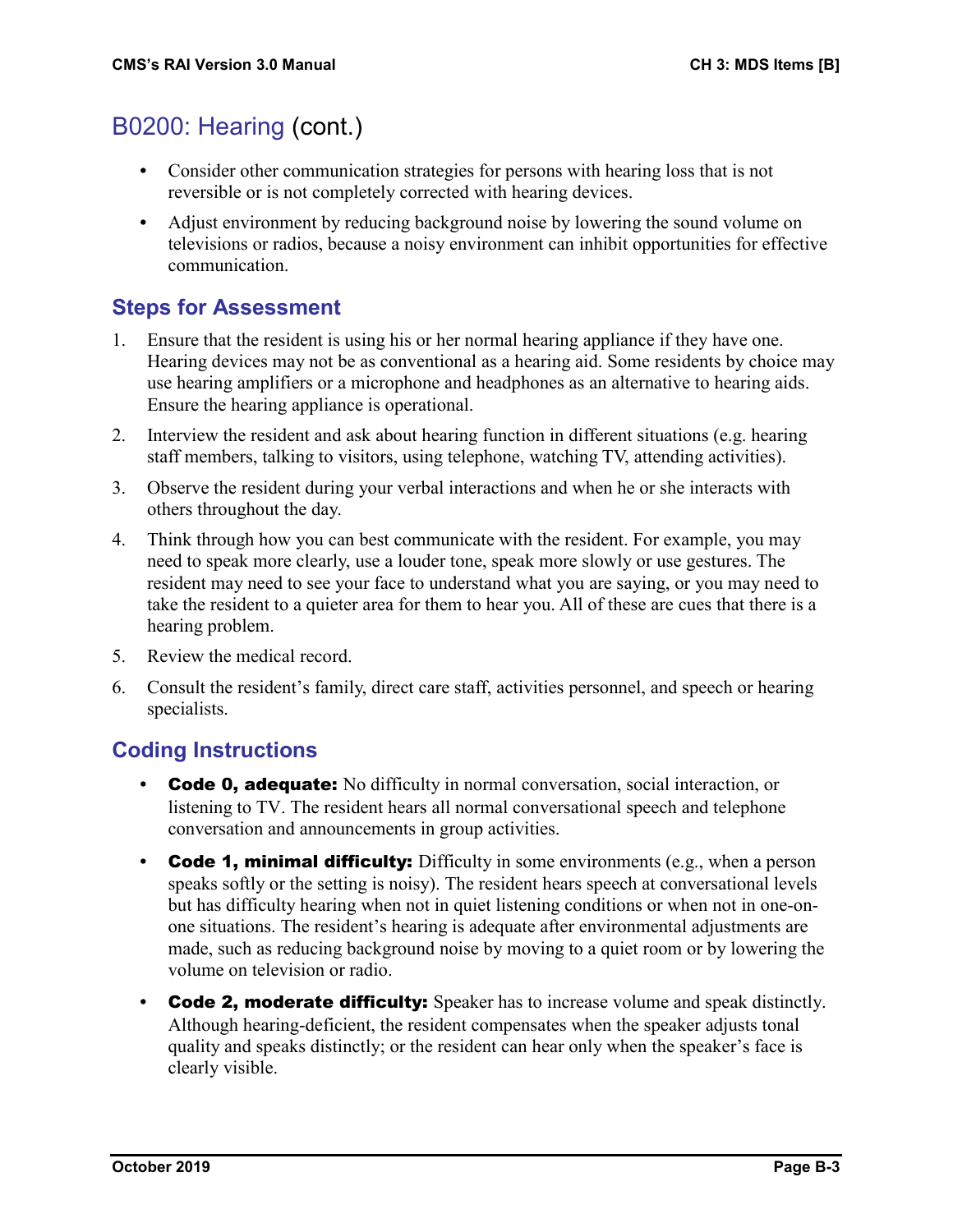# B0200: Hearing (cont.)

**•** Code 3, highly impaired: Absence of useful hearing. The resident hears only some sounds and frequently fails to respond even when the speaker adjusts tonal quality, speaks distinctly, or is positioned face-to-face. There is no comprehension of conversational speech, even when the speaker makes maximum adjustments.

## **Coding Tips for Special Populations**

**•** Residents who are unable to respond to a standard hearing assessment due to cognitive impairment will require alternate assessment methods. The resident can be observed in their normal environment. Does he or she respond (e.g., turn his or her head) when a noise is made at a normal level? Does the resident seem to respond only to specific noise in a quiet environment? Assess whether the resident responds only to loud noise or do they not respond at all.

# B0300: Hearing Aid

|            | B0300. Hearing Aid                                                                          |  |  |
|------------|---------------------------------------------------------------------------------------------|--|--|
| Enter Code | Hearing aid or other hearing appliance used in completing B0200, Hearing<br>0. No<br>1. Yes |  |  |

# **Item Rationale**

### **Health-related Quality of Life**

- **•** Problems with hearing can contribute to social isolation and mood and behavior disorders.
- **•** Many residents with impaired hearing could benefit from hearing aids or other hearing appliances.
- **•** Many residents who own hearing aids do not have the hearing aids with them or have nonfunctioning hearing aids upon arrival.

### **Planning for Care**

- **•** Knowing if a hearing aid was used when determining hearing ability allows better identification of evaluation and management needs.
- **•** For residents with hearing aids, use and maintenance should be included in care planning.
- **•** Residents who do not have adequate hearing without a hearing aid should be asked about history of hearing aid use.
- **•** Residents who do not have adequate hearing despite wearing a hearing aid might benefit from a re-evaluation of the device or assessment for new causes of hearing impairment.

### **Steps for Assessment**

- 1. Prior to beginning the hearing assessment, ask the resident if he or she owns a hearing aid or other hearing appliance and, if so, whether it is at the nursing home.
- 2. If the resident cannot respond, write the question down and allow the resident to read it.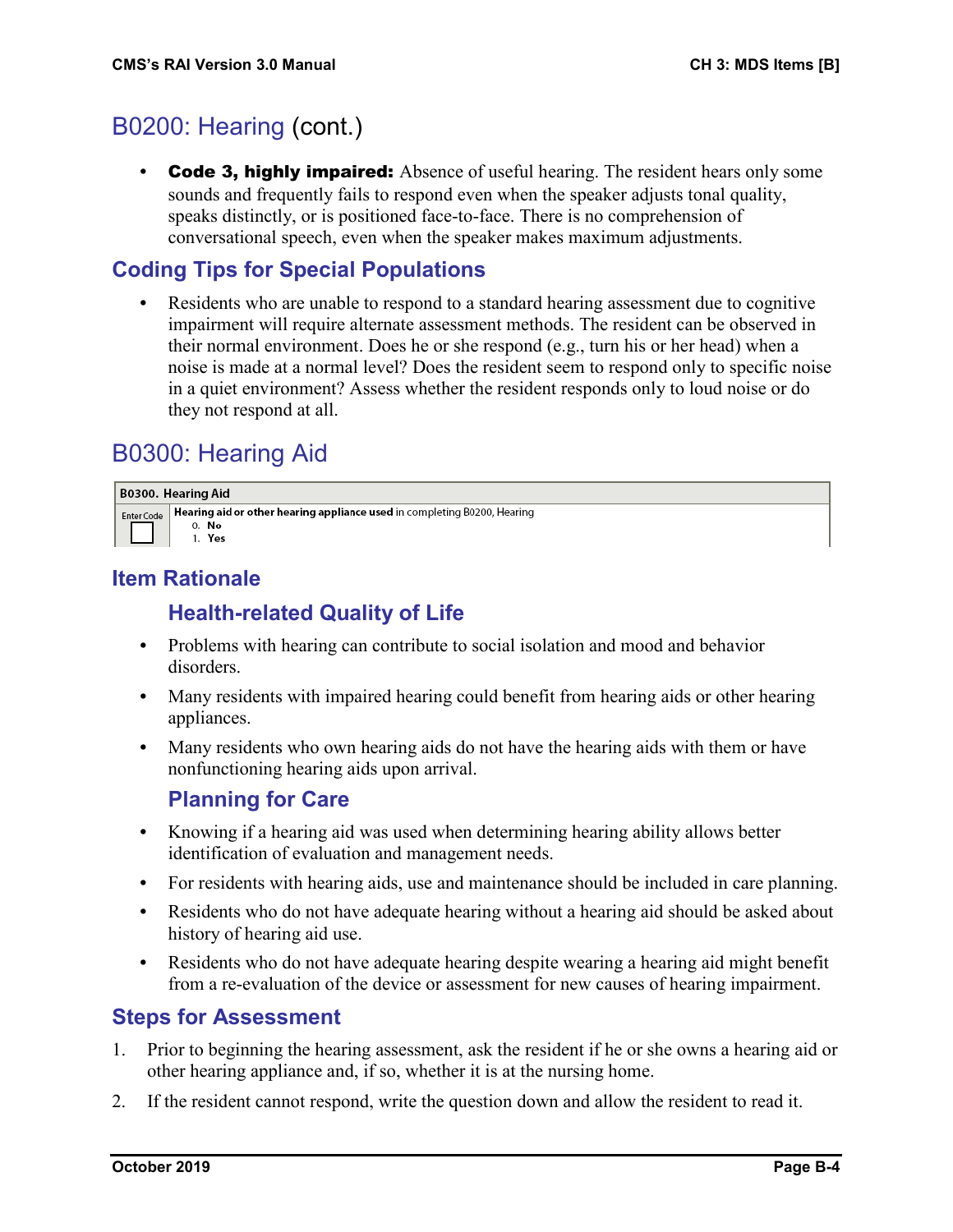# B0300: Hearing Aid (cont.)

- 3. If the resident is still unable, check with family and care staff about hearing aid or other hearing appliances.
- 4. Check the medical record for evidence that the resident had a hearing appliance in place when hearing ability was recorded.
- 5. Ask staff and significant others whether the resident was using a hearing appliance when they observed hearing ability (above).

### **Coding Instructions**

- **Code 0, no:** if the resident did not use a hearing aid (or other hearing appliance) for the 7-day hearing assessment coded in B0200, Hearing**.**
- **Code 1, yes:** if the resident did use a hearing aid (or other hearing appliance) for the hearing assessment coded in B0200, Hearing**.**

# B0600: Speech Clarity

#### B0600. Speech Clarity

Select best description of speech pattern Enter Code

- 0. Clear speech distinct intelligible words
	- 1. Unclear speech slurred or mumbled words 2. No speech - absence of spoken words

# **Item Rationale**

# **Health-related Quality of Life**

• Unclear speech or absent speech can hinder communication and be very frustrating to an individual.

#### DEFINITION

#### **SPEECH**

The verbal expression of articulate words.

• Unclear **speech or absent speech can result in physical and psychosocial needs not being met and can contribute to depression and social isolation.**

### **Planning for Care**

- If speech is absent or is not clear enough for the resident to make needs known, other methods of communication should be explored.
- Lack of speech clarity or ability to speak should not be mistaken for cognitive impairment.

# **Steps for Assessment**

- 1. Listen to the resident.
- 2. Ask primary assigned caregivers about the resident's speech pattern.
- 3. Review the medical record.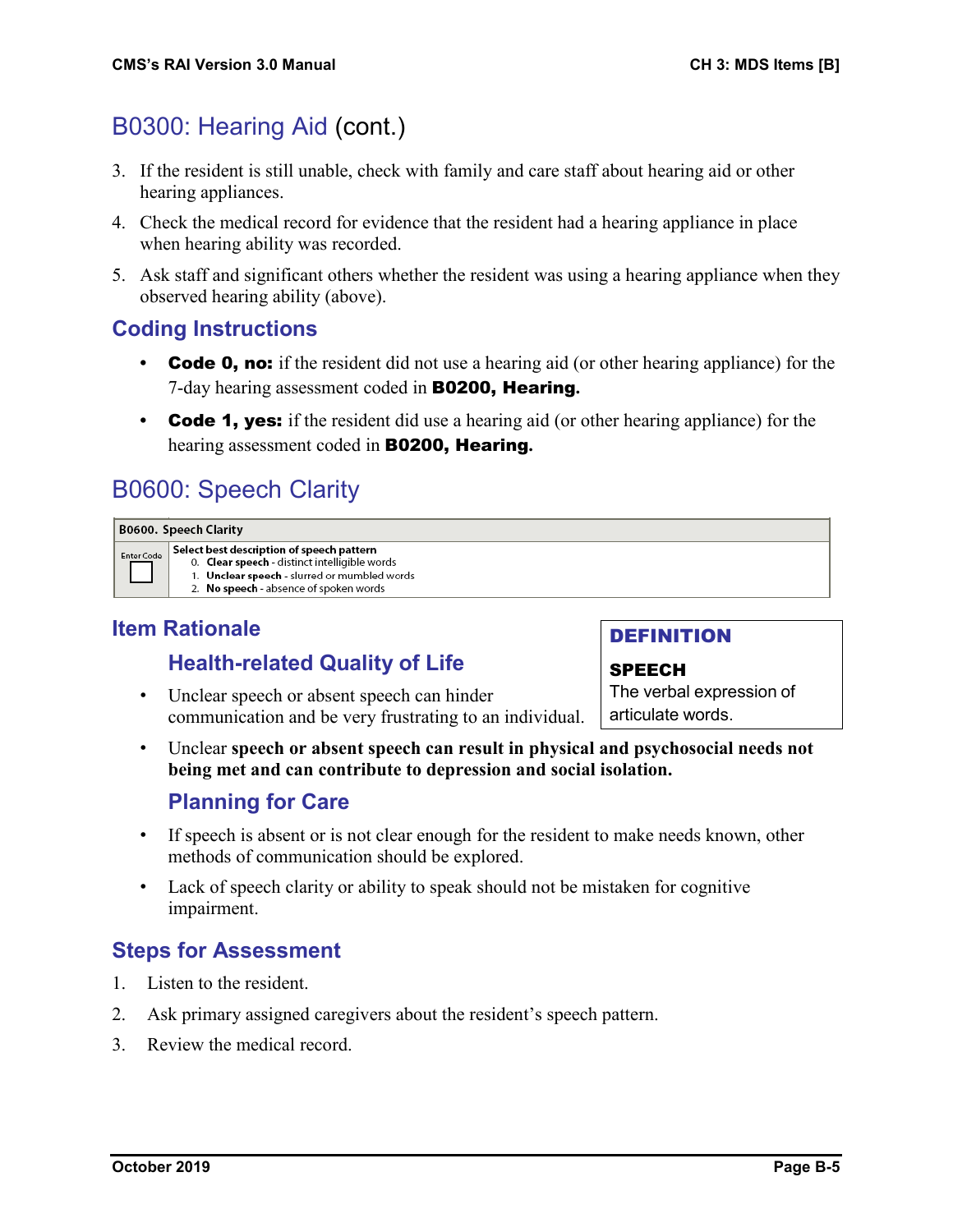# B0600: Speech Clarity (cont.)

4. Determine the quality of the resident's speech, not the content or appropriateness—just words spoken.

# **Coding Instructions**

- **Code 0, clear speech:** if the resident usually utters distinct, intelligible words.
- **•** Code 1, unclear speech: if the resident usually utters slurred or mumbled words.
- **•** Code 2, no speech: if there is an absence of spoken words.

# B0700: Makes Self Understood

#### **B0700. Makes Self Understood**

- Ability to express ideas and wants, consider both verbal and non-verbal expression Enter Code
	- 0. Understood
		- 1. Usually understood difficulty communicating some words or finishing thoughts but is able if prompted or given time
	- 2. Sometimes understood ability is limited to making concrete requests
	- 3. Rarely/never understood

# **Item Rationale**

# **Health-related Quality of Life**

- **•** Problems making self understood can be very frustrating for the resident and can contribute to social isolation and mood and behavior disorders.
- **•** Unaddressed communication problems can be inappropriately mistaken for confusion or cognitive impairment.

# **Planning for Care**

- **•** Ability to make self understood can be optimized by not rushing the resident, breaking longer questions into parts and waiting for reply, and maintaining eye contact (if appropriate).
- **•** If a resident has difficulty making self understood:
	- **—** Identify the underlying cause or causes.
	- **—** Identify the best methods to facilitate communication for that resident.

#### DEFINITION

#### MAKES SELF UNDERSTOOD

Able to express or communicate requests, needs, opinions, and to conduct social conversation in his or her primary language, whether in speech, writing, sign language, gestures, or a combination of these. Deficits in the ability to make one's self understood (expressive communication deficits) can include reduced voice volume and difficulty in producing sounds, or difficulty in finding the right word, making sentences, writing, and/or gesturing.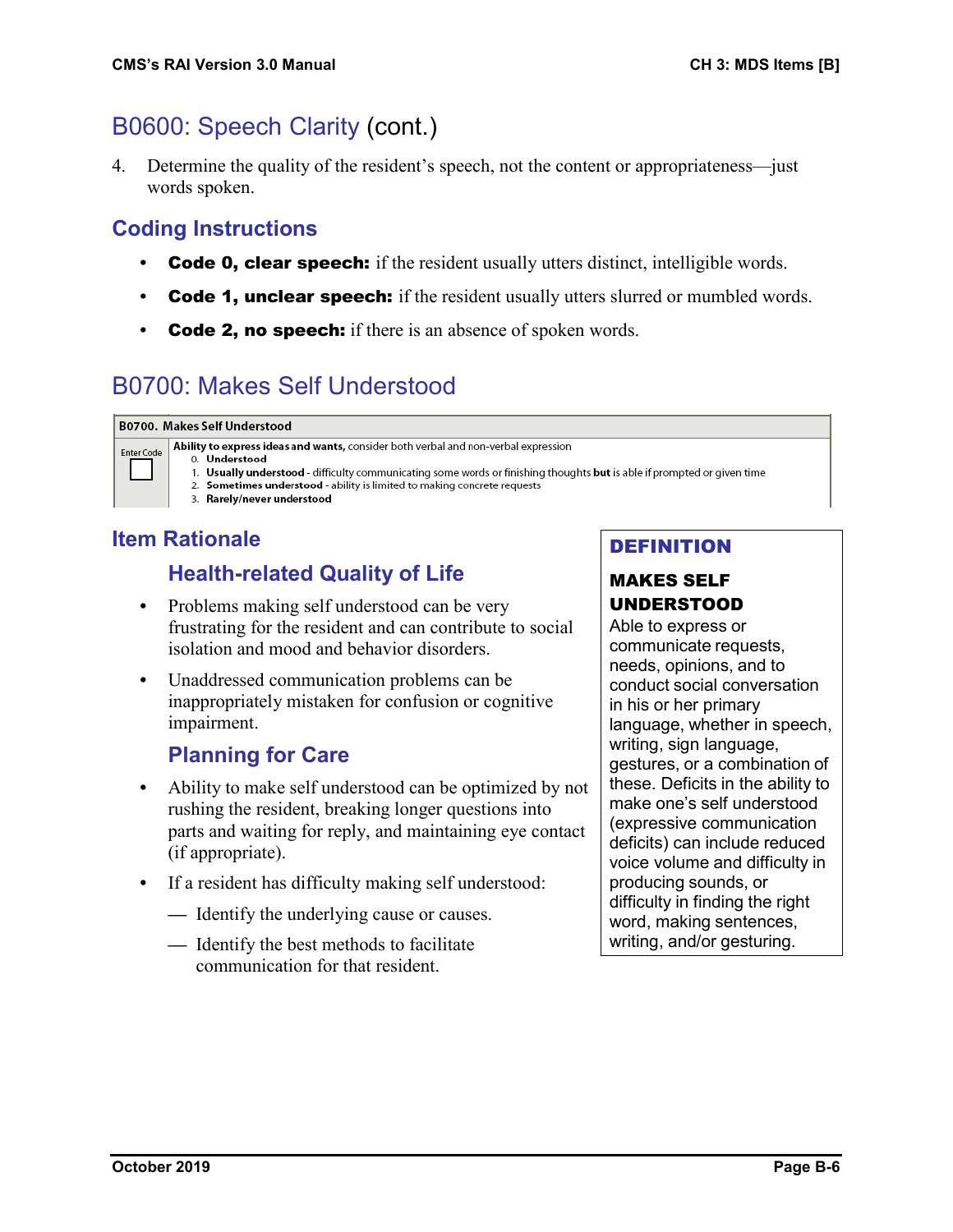# B0700: Makes Self Understood (cont.)

## **Steps for Assessment**

- 1. Assess using the resident's preferred language or method of communication.
- 2. Interact with the resident. Be sure he or she can hear you or have access to his or her preferred method for communication. If the resident seems unable to communicate, offer alternatives such as writing, pointing, sign language, or using cue cards.
- 3. Observe his or her interactions with others in different settings and circumstances.
- 4. Consult with the primary nurse assistants (over all shifts) and the resident's family and speech-language pathologist.

# **Coding Instructions**

- **•** Code 0, understood: if the resident expresses requests and ideas clearly.
- Code 1, usually understood: if the resident has difficulty communicating some words or finishing thoughts **but** is able if prompted or given time. He or she may have delayed responses or may require some prompting to make self understood.
- Code 2, sometimes understood: if the resident has limited ability but is able to express concrete requests regarding at least basic needs (e.g., food, drink, sleep, toilet).
- **Code 3, rarely or never understood:** if, at best, the resident's understanding is limited to staff interpretation of highly individual, resident-specific sounds or body language (e.g., indicated presence of pain or need to toilet).

# **Coding Tips and Special Populations**

- This item cannot be coded as Rarely/Never Understood if the resident completed any of the resident interviews, as the interviews are conducted during the look-back period for this item and should be factored in when determining the residents' ability to make self understood during the entire 7-day look-back period.
- While B0700 and the resident interview items are not directly dependent upon one another, inconsistencies in coding among these items should be evaluated.

# B0800: Ability to Understand Others

| <b>B0800. Ability To Understand Others</b> |                                                                                               |  |  |
|--------------------------------------------|-----------------------------------------------------------------------------------------------|--|--|
| Enter Code                                 | Understanding verbal content, however able (with hearing aid or device if used)               |  |  |
|                                            | 0. Understands - clear comprehension                                                          |  |  |
|                                            | 1. Usually understands - misses some part/intent of message but comprehends most conversation |  |  |
|                                            | 2. Sometimes understands - responds adequately to simple, direct communication only           |  |  |
|                                            | 3. Rarely/never understands                                                                   |  |  |
|                                            |                                                                                               |  |  |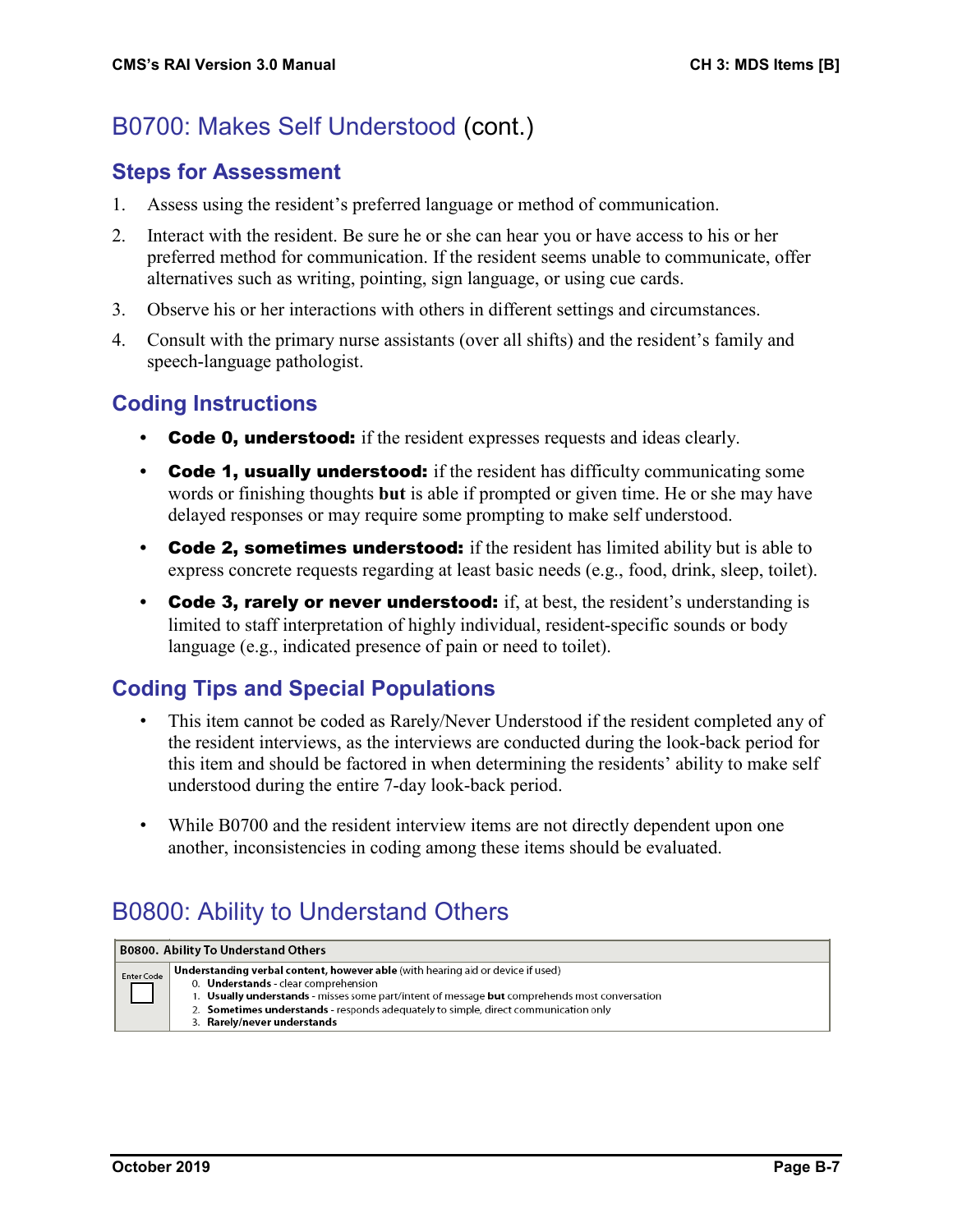# B0800: Ability to Understand Others (cont.)

# **Item Rationale**

# **Health-related Quality of Life**

- **•** Inability to understand direct person-to-person communication
	- **—** Can severely limit association with others.
	- **—** Can inhibit the individual's ability to follow instructions that can affect health and safety.

## **Planning for Care**

- **•** Thorough assessment to determine underlying cause or causes is critical in order to develop a care plan to address the individual's specific deficits and needs.
- **•** Every effort should be made by the facility to provide information to the resident in a consistent manner that he or she understands based on an individualized assessment.

# **Steps for Assessment**

- 1. Assess in the resident's preferred language or preferred method of communication.
- 2. If the resident uses a hearing aid, hearing device or other communications enhancement device, the resident should use that device during the evaluation of the resident's understanding of person-to-person communication.
- 3. Interact with the resident and observe his or her understanding of other's communication.

#### DEFINITION

## ABILITY TO UNDERSTAND OTHERS

Comprehension of direct person-to-person communication whether spoken, written, or in sign language or Braille. Includes the resident's ability to process and understand language. Deficits in one's ability to understand (receptive communication deficits) can involve declines in hearing, comprehension (spoken or written) or recognition of facial expressions.

- 4. Consult with direct care staff over all shifts, if possible, the resident's family, and speechlanguage pathologist (if involved in care).
- 5. Review the medical record for indications of how well the resident understands others.

- **•** Code 0, understands: if the resident clearly **comprehends** the message(s) and demonstrates comprehension by words or actions/behaviors.
- **•** Code 1, usually understands: if the resident misses some part or intent of the message **but** comprehends most of it. The resident may have periodic difficulties integrating information but generally demonstrates comprehension by responding in words or actions.
- **•** Code 2, sometimes understands: if the resident demonstrates frequent difficulties integrating information, and responds adequately only to simple and direct questions or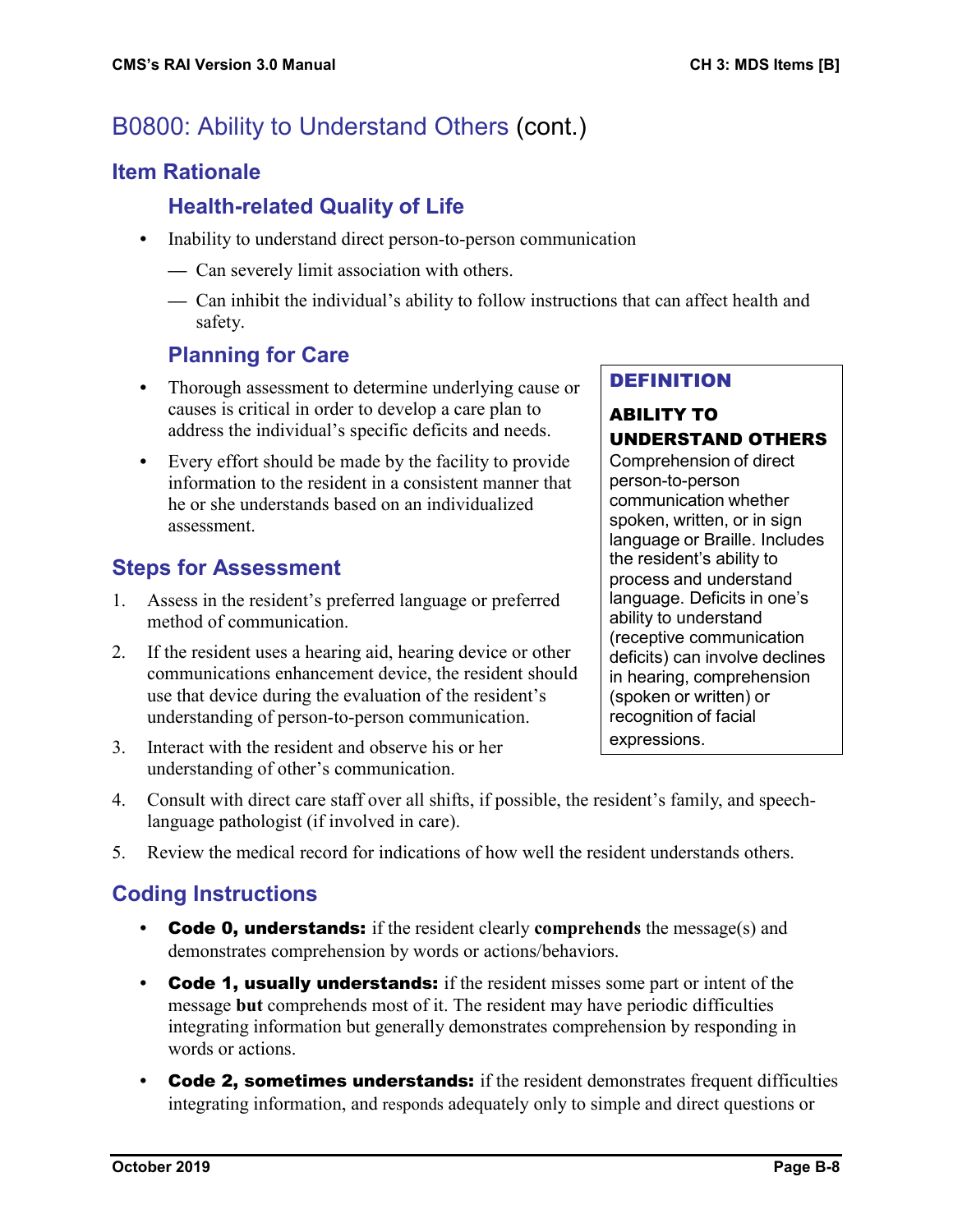# B0800: Ability to Understand Others (cont.)

instructions. When staff rephrase or simplify the message(s) and/or use gestures, the resident's comprehension is enhanced.

**•** Code 3, rarely/never understands: if the resident demonstrates very limited ability to understand communication. Or, if staff have difficulty determining whether or not the resident comprehends messages, based on verbal and nonverbal responses. Or, the resident can hear sounds but does not understand messages.

# B1000: Vision

| B1000. Vision     |                                                                                                             |  |  |
|-------------------|-------------------------------------------------------------------------------------------------------------|--|--|
| <b>Enter Code</b> | <b>Ability to see in adequate light</b> (with glasses or other visual appliances)                           |  |  |
|                   | 0. Adequate - sees fine detail, such as regular print in newspapers/books                                   |  |  |
|                   | Impaired - sees large print, but not regular print in newspapers/books                                      |  |  |
|                   | 2. Moderately impaired - limited vision; not able to see newspaper headlines but can identify objects       |  |  |
|                   | 3. Highly impaired - object identification in question, but eyes appear to follow objects                   |  |  |
|                   | 4. Severely impaired - no vision or sees only light, colors or shapes; eves do not appear to follow objects |  |  |
|                   |                                                                                                             |  |  |

# **Item Rationale**

# **Health-related Quality of Life**

- **•** A person's reading vision often diminishes over time.
- **•** If uncorrected, vision impairment can limit the enjoyment of everyday activities such as reading newspapers, books or correspondence, and maintaining

and enjoying hobbies and other activities. It also limits the ability to manage personal business, such as reading and signing consent forms.

**•** Moderate, high or severe impairment can contribute to sensory deprivation, social isolation, and depressed mood.

# **Planning for Care**

- **•** Reversible causes of vision impairment should be sought.
- Consider whether simple environmental changes such as better lighting or magnifiers would improve ability to see.
- **•** Consider large print reading materials for persons with impaired vision.
- **•** For residents with moderate, high, or severe impairment, consider alternative ways of providing access to content of desired reading materials or hobbies.

# **Steps for Assessment**

- 1. Ask direct care staff over all shifts if possible about the resident's usual vision patterns during the 7-day look-back period (e.g., is the resident able to see newsprint, menus, greeting cards?).
- 2. Then ask the resident about his or her visual abilities.
- 3. Test the accuracy of your findings:

# DEFINITION

#### ADEQUATE LIGHT

Lighting that is sufficient or comfortable for a person with normal vision to see fine detail.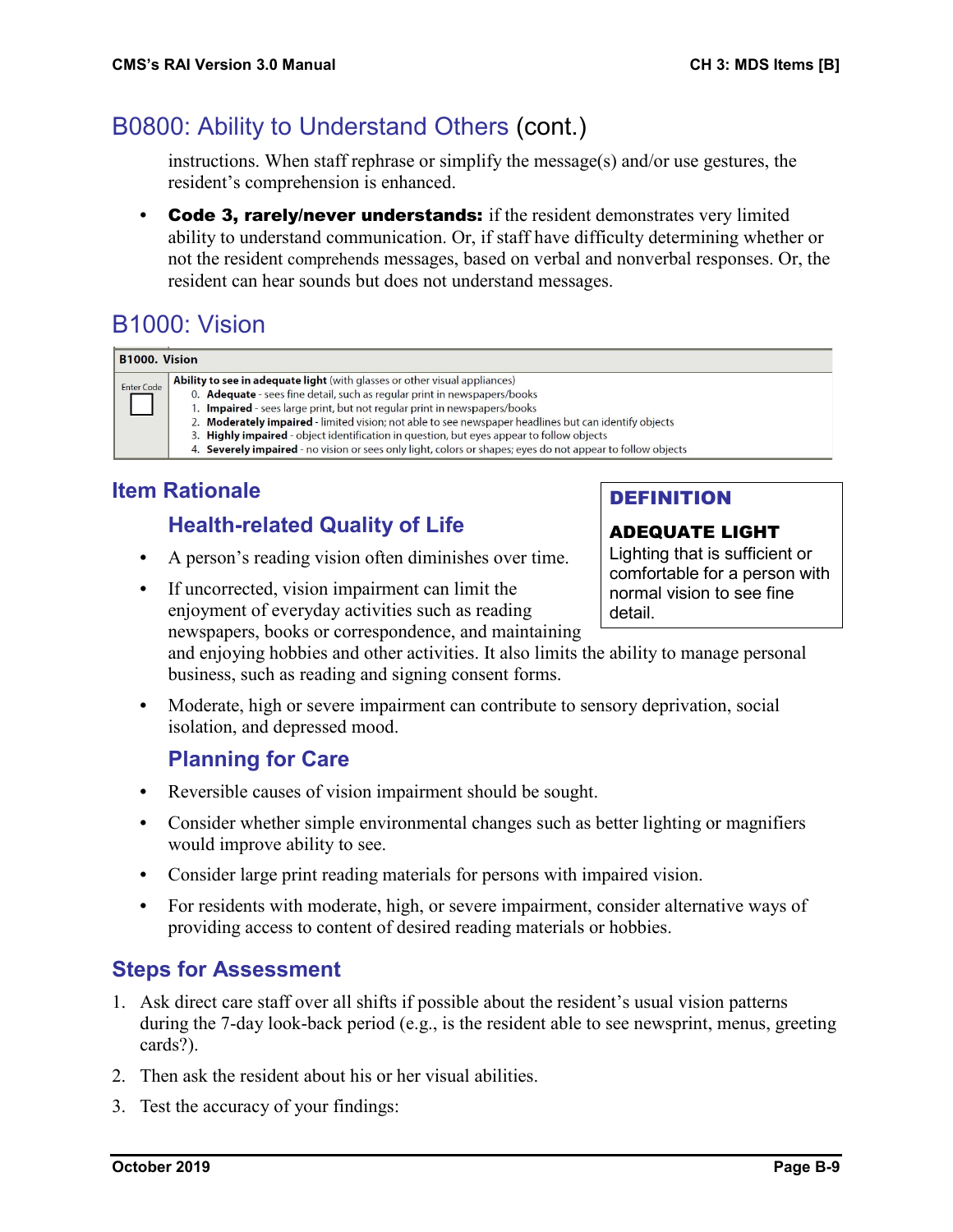# B1000: Vision (cont.)

- Ensure that the resident's customary visual appliance for close vision is in place (e.g., eyeglasses, magnifying glass).
- **•** Ensure adequate lighting.
- **•** Ask the resident to look at regular-size print in a book or newspaper. Then ask the resident to read aloud, starting with larger headlines and ending with the finest, smallest print. If the resident is unable to read a newspaper, provide material with larger print, such as a flyer or large textbook.
- **•** When the resident is unable to read out loud (e.g. due to aphasia, illiteracy), you should test this by another means such as, but not limited to:
	- **—** Substituting numbers or pictures for words that are displayed in the appropriate print size (regular-size print in a book or newspaper).

# **Coding Instructions**

- **Code 0, adequate:** if the resident sees fine detail, including regular print in newspapers/books.
- **Code 1, impaired:** if the resident sees large print, but not regular print in newspapers/books.
- **•** Code 2, moderately impaired: if the resident has limited vision and is not able to see newspaper headlines but can identify objects in his or her environment.
- **•** Code 3, highly impaired: if the resident's ability to identify objects in his or her environment is in question, but the resident's eye movements appear to be following objects (especially people walking by).
- **•** Code 4, severely impaired: if the resident has no vision, sees only light, colors or shapes, or does not appear to follow objects with eyes.

# **Coding Tips and Special Populations**

- **•** Some residents have never learned to read or are unable to read English. In such cases, ask the resident to read numbers, such as dates or page numbers, or to name items in small pictures. Be sure to display this information in two sizes (equivalent to regular and large print).
- **•** If the resident is unable to communicate or follow your directions for testing vision, observe the resident's eye movements to see if his or her eyes seem to follow movement of objects or people. These gross measures of visual acuity may assist you in assessing whether or not the resident has any visual ability. For residents who appear to do this, code 3, highly impaired**.**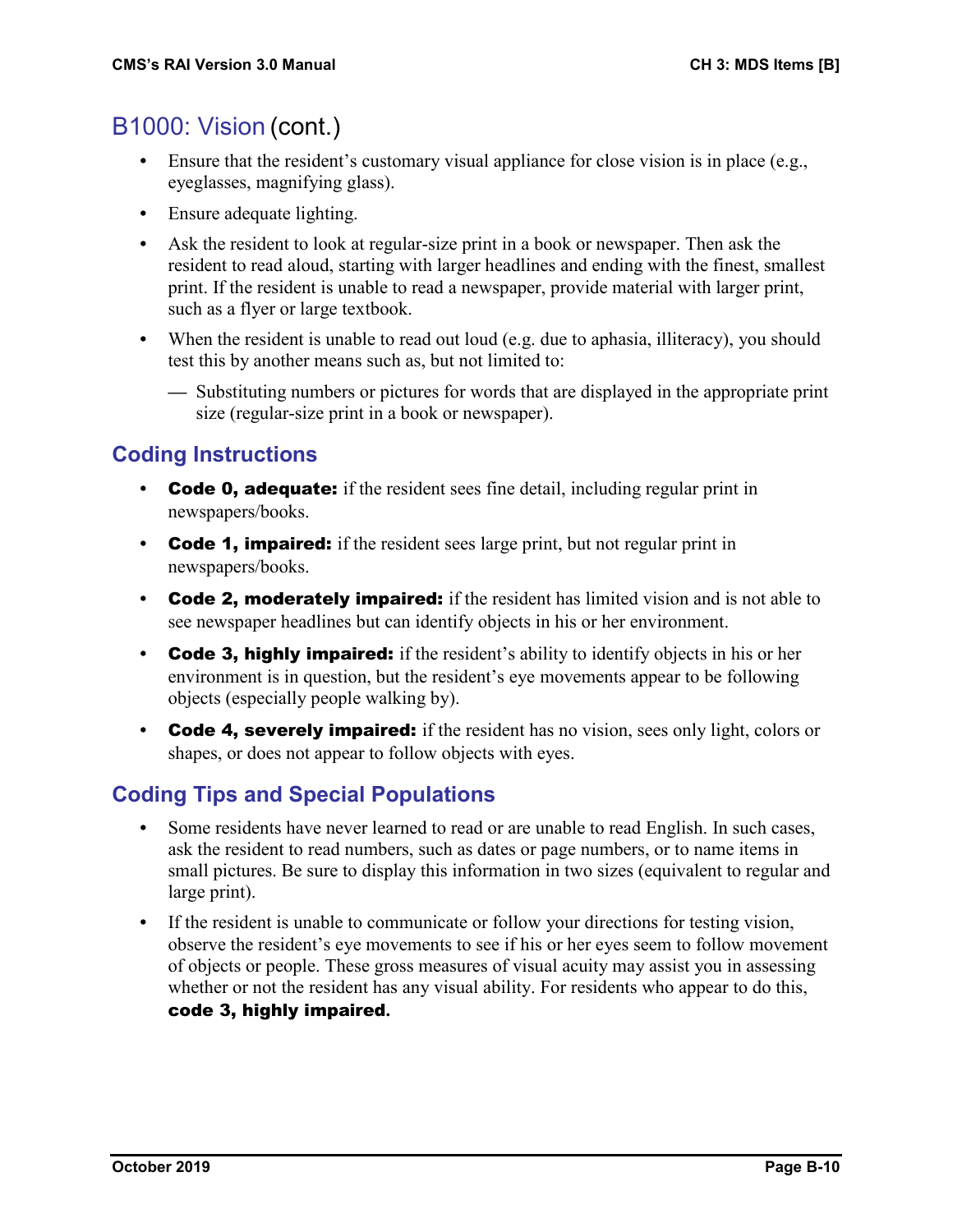# B1200: Corrective Lenses

#### **B1200. Corrective Lenses**

|  | EnterCode   Corrective lenses (contacts, glasses, or magnifying glass) used in completing B1000, Vision |  |  |  |
|--|---------------------------------------------------------------------------------------------------------|--|--|--|
|  |                                                                                                         |  |  |  |
|  | $\begin{array}{ c c c }\n\hline\n\end{array}$ $\begin{array}{ c c }\n\hline\n\end{array}$ 1. Yes        |  |  |  |

### **Item Rationale**

# **Health-related Quality of Life**

- Decreased ability to see can limit the enjoyment of everyday activities and can contribute to social isolation and mood and behavior disorders.
- Many residents who do not have corrective lenses could benefit from them, and others have corrective lenses that are not sufficient.
- **•** Many persons who benefit from and own visual aids do not have them on arrival at the nursing home.

### **Planning for Care**

- **•** Knowing if corrective lenses were used when determining ability to see allows better identification of evaluation and management needs.
- **•** Residents with eyeglasses or other visual appliances should be assisted in accessing them. Use and maintenance should be included in care planning.
- **•** Residents who do not have adequate vision without eyeglasses or other visual appliances should be asked about history of corrective lens use.
- **•** Residents who do not have adequate vision, despite using a visual appliance, might benefit from a re-evaluation of the appliance or assessment for new causes of vision impairment.

### **Steps for Assessment**

- 1. Prior to beginning the assessment, ask the resident whether he or she uses eyeglasses or other vision aids and whether the eyeglasses or vision aids are at the nursing home. Visual aids do not include surgical lens implants.
- 2. If the resident cannot respond, check with family and care staff about the resident's use of vision aids during the 7-day look-back period.
- 3. Observe whether the resident used eyeglasses or other vision aids during reading vision test (B1000).
- 4. Check the medical record for evidence that the resident used corrective lenses when ability to see was recorded.
- 5. Ask staff and significant others whether the resident was using corrective lenses when they observed the resident's ability to see.